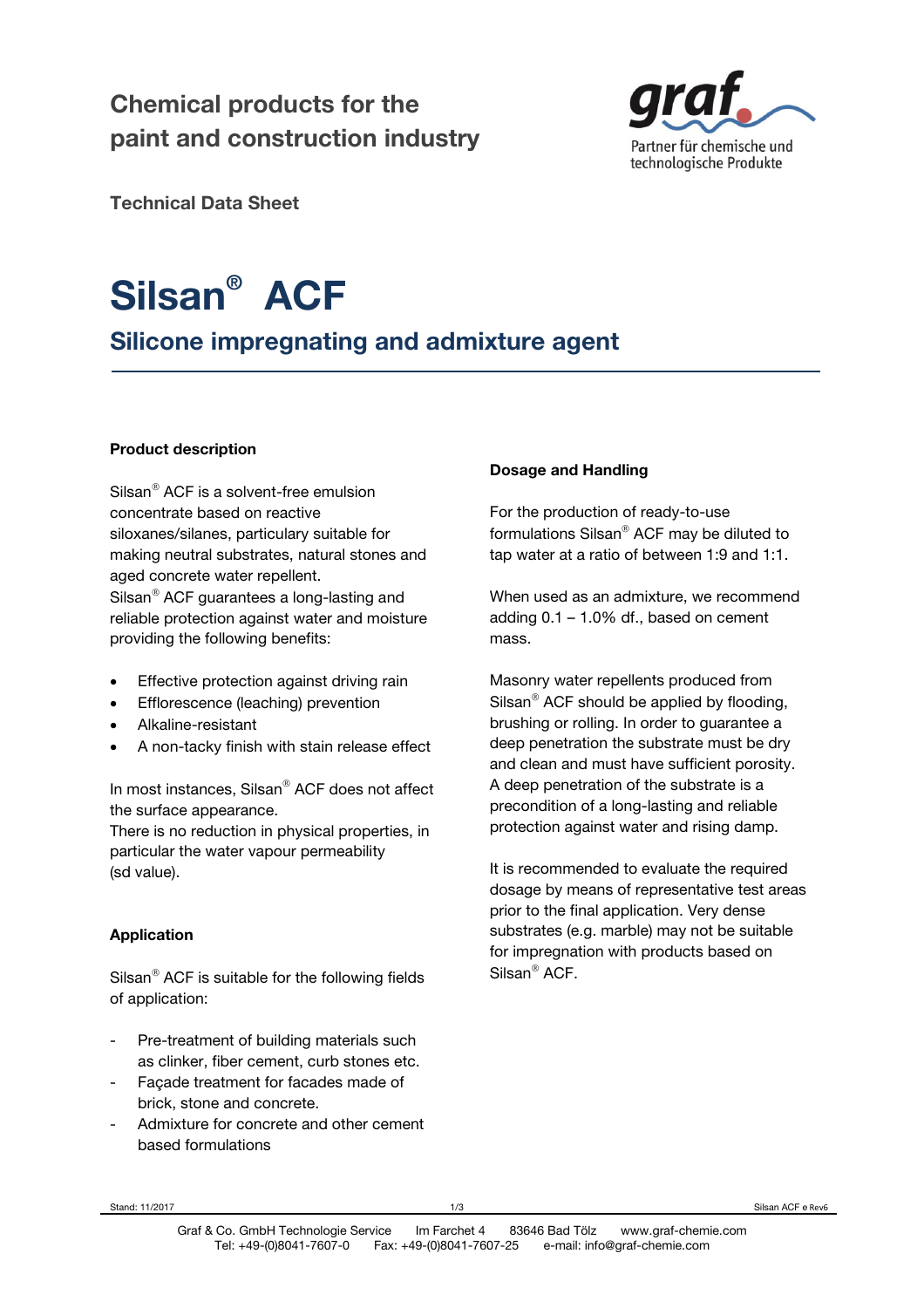# **Storage stability**

The product must be stored under frost-free conditions. The packages must not be exposed to direct sunlight and storage

temperature should stay within a range of  $+ 5$  to  $+ 25$  °C.

The same applies to dilutions made from Silsan<sup>®</sup> ACF. In originally sealed containers Silsan® ACF

may be stored for approx. 9 months.

#### **Product properties of Silsan® ACF**

| <b>Properties</b>   | <b>Value</b>                                                                     |
|---------------------|----------------------------------------------------------------------------------|
| Composition         | solvent-free emulsion concentrate based on<br>reactive organo-modified siloxanes |
| Appearance          | milky-white liquid                                                               |
| Active content      | approx. $60\%$                                                                   |
| Type of solvent     | solvent-free                                                                     |
| Solubility          | water dilutable                                                                  |
| Flashpoint          | n.a.                                                                             |
| Viscosity (at 20°C) | >50<200 cSt.                                                                     |
| Density (at 20°C)   | approx. 0,95 g/ccm                                                               |
| pH value            | >4,8<5,2                                                                         |
| Packing             | plastic canisters, plastic drums*, IBC                                           |
| Storage stability   | approx. 9 months at $+5$ to $+25^{\circ}$ C                                      |

## **Note:**

These figures are only intended as a guide and should not be used in preparing specifications.

# *\* Packaging and transport information:*

For reasons of safety during the transportation of plastic drums, please observe the following packaging units when placing your order:

| 55 kg plastic drums:  | 6 x 55 kg or 12 x 55 kg on a pallet, wrapped in cardboard |
|-----------------------|-----------------------------------------------------------|
| 140 kg plastic drums: | 5 x 140 kg on a pallet                                    |

### *Special storage and recommendations for use:*

- Store the product in a cool, dark place
- In order to prevent contamination with bacteria and fungus spores from the ambient air, the containers should only be opened to remove the product required and be subsequently closed once more. In particular when using plastic drums, see that no dust or dirt form the atmosphere falls into the open drum.
- Close the drum immediately after the product has been taken out.
- When a dipper is used, it must be cleaned thoroughly before immersion.
- Once the containers have been opened, use up the complete contents as quickly as possible.